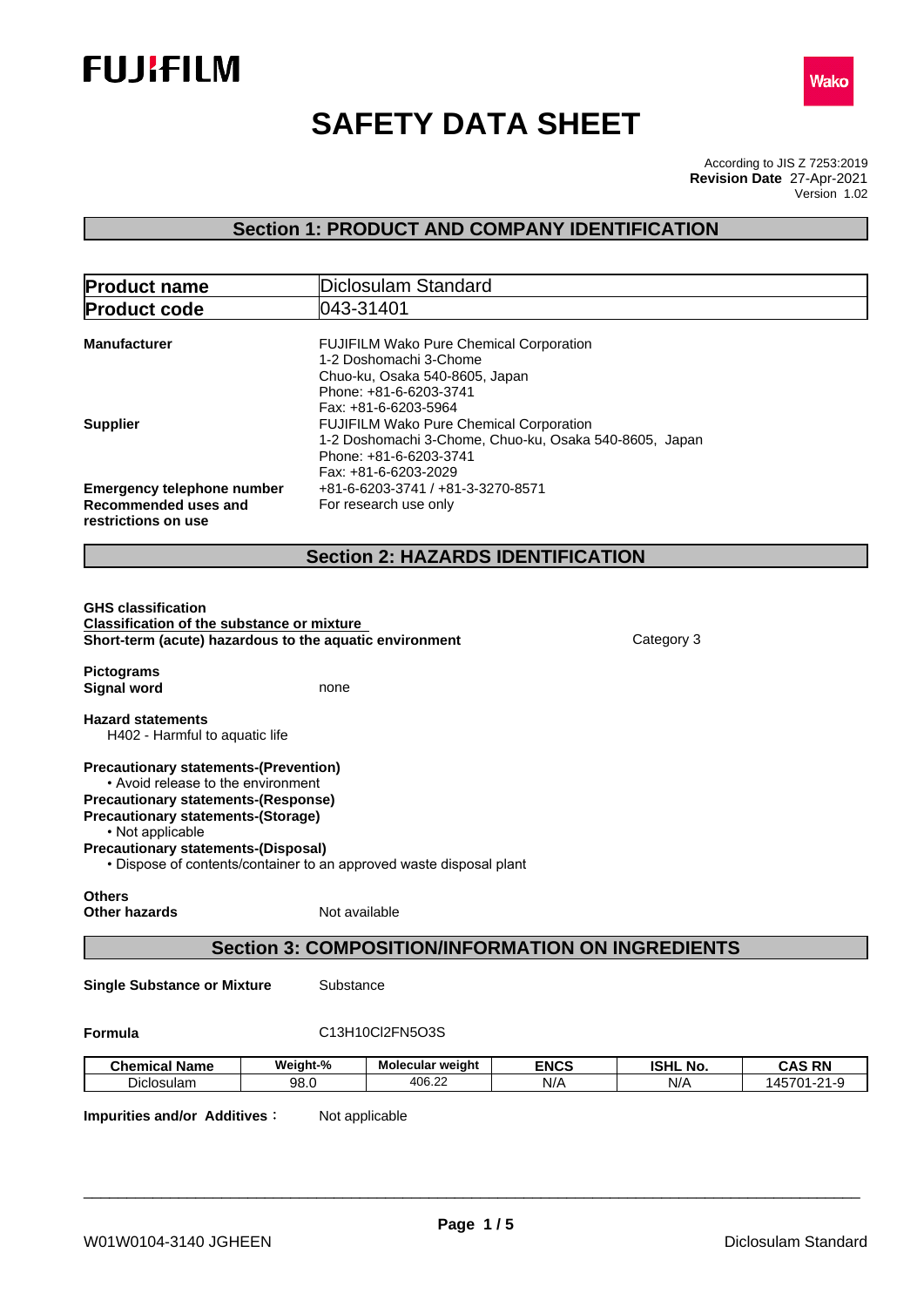# **Section 4: FIRST AID MEASURES**

#### **Inhalation**

Remove to fresh air. If symptoms persist, call a physician.

Wash off immediately with soap and plenty of water. If symptoms persist, call a physician.

#### **Eye contact**

**Skin contact**

IF IN EYES: Rinse cautiously with water for several minutes. Remove contact lenses, if present and easy to do. Continue rinsing. Immediate medical attention is required.

#### **Ingestion**

Rinse mouth. Never give anything by mouth to an unconscious person. Call a physician or poison control center immediately. Do not induce vomiting without medical advice.

#### **Protection of first-aiders**

Use personal protective equipment as required.

# **Section 5: FIRE FIGHTING MEASURES**

#### **Suitable extinguishing media**

Water spray (fog), Carbon dioxide (CO2), Foam, Extinguishing powder, Sand

**Unsuitable extinguishing media**

No information available

#### **Specific hazards arising from the chemical product**

Thermal decomposition can lead to release of irritating and toxic gases and vapors.

**Special extinguishing method**

#### No information available

#### **Special protective actions for**

#### **fire-fighters**

Use personal protective equipment as required.Firefighters should wear self-contained breathing apparatus and full firefighting turnout gear.

# **Section 6: ACCIDENTAL RELEASE MEASURES**

#### **Personal precautions, protective equipment and emergency procedures**

For indoor, provide adequate ventilation process until the end of working. Deny unnecessary entry other than the people involved by, for example, using a rope. While working, wear appropriate protective equipments to avoid adhering it on skin, or inhaling the gas. Work from windward, and retract the people downwind.

#### **Environmental precautions**

To be careful not discharged to the environment without being properly handled waste water contaminated.

#### **Methods and materials for contaminent and methods and materials for cleaning up**

Sweep up and gather scattered particles, and collect it in an empty airtight container.

### **Recoverly, neutralization**

#### No information available

#### **Secondary disaster prevention measures**

Clean contaminated objects and areas thoroughly observing environmental regulations.

# **Section 7: HANDLING AND STORAGE**

#### **Handling**

#### **Technical measures**

Avoid contact with strong oxidizing agents. Use with local exhaust ventilation.

#### **Precautions**

Do not rough handling containers, such as upsetting, falling, giving a shock, and dragging. Prevent leakage, overflow, and scattering. Not to generate steam and dust in vain. Seal the container after use. After handling, wash hands and face, and then gargle. In places other than those specified, should not be smoking or eating and drinking. Should not be brought contaminated protective equipment and gloves to rest stops. Deny unnecessary entry of non-emergency personnel to the handling area.

#### **Safety handling precautions**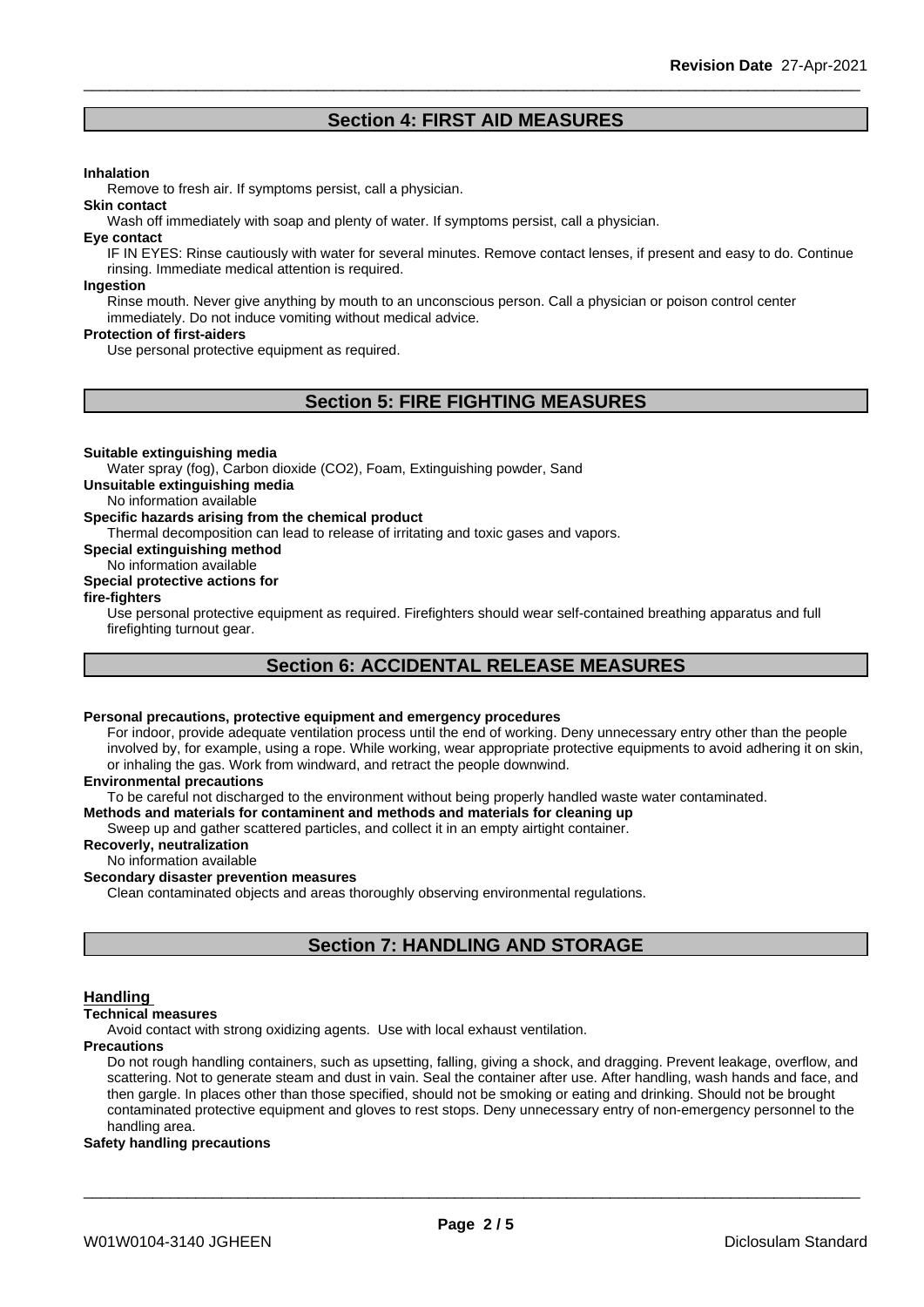Avoid contact with skin, eyes or clothing. Use personal protective equipment as required.

#### **Storage**

# **Safe storage conditions**

**Safe packaging material** Glass **Incompatible substances** Strong oxidizing agents

Keep container protect from light tightly closed. Store in a cool (2-10 °C) place. Packed with an inert gas.

# **Section 8: EXPOSURE CONTROLS/PERSONAL PROTECTION**

#### **Engineering controls**

In case of indoor workplace, seal the source or use a local exhaust system. Provide the safety shower facility, and handand eye-wash facility. And display their position clearly.

**Exposure limits** This product, as supplied, does not contain any hazardous materials with occupational exposure limits established by the region specific regulatory bodies.

**Personal protective equipment Respiratory protection** Dust mask **Hand protection** Protection gloves **Skinandbody protection** Long-sleeved work clothes

**Eye protection protective eyeglasses or chemical safety goggles** 

#### **General hygiene considerations**

Handle in accordance with good industrial hygiene and safety practice.

# **Section 9: PHYSICAL AND CHEMICAL PROPERTIES**

#### **Form**

| Color                                                  | White - pale yellow brown                                     |
|--------------------------------------------------------|---------------------------------------------------------------|
| Appearance                                             | crystalline powder - powder                                   |
| Odor                                                   | No data available                                             |
| Melting point/freezing point                           | 219 $°C$ (dec.)                                               |
| Boiling point, initial boiling point and boiling range | No data available                                             |
| <b>Flammability</b>                                    | No data available                                             |
| <b>Evaporation rate:</b>                               | No data available                                             |
| Flammability (solid, gas):                             | No data available                                             |
| Upper/lower flammability or                            |                                                               |
| explosive limits                                       |                                                               |
| Upper:                                                 | No data available                                             |
| Lower:                                                 | No data available                                             |
| <b>Flash point</b>                                     | No data available                                             |
| Auto-ignition temperature:                             | No data available                                             |
| Decomposition temperature:                             | No data available                                             |
| рH                                                     | No data available                                             |
| Viscosity (coefficient of viscosity)                   | No data available                                             |
| <b>Dynamic viscosity</b>                               | No data available                                             |
| <b>Solubilities</b>                                    | acetone: soluble, . Ethanol, water: practically insoluble, or |
|                                                        | insoluble.                                                    |
| n-Octanol/water partition coefficient: (log Pow)       | No data available                                             |
| Vapour pressure                                        | No data available                                             |
| <b>Specific Gravity / Relative density</b>             | No data available                                             |
| Vapour density                                         | No data available                                             |
| <b>Particle characteristics</b>                        | No data available                                             |

# **Section 10: STABILITY AND REACTIVITY**

#### **Stability**

**Reactivity** No data available **Hazardous reactions**

**Chemical stability** May be altered by light.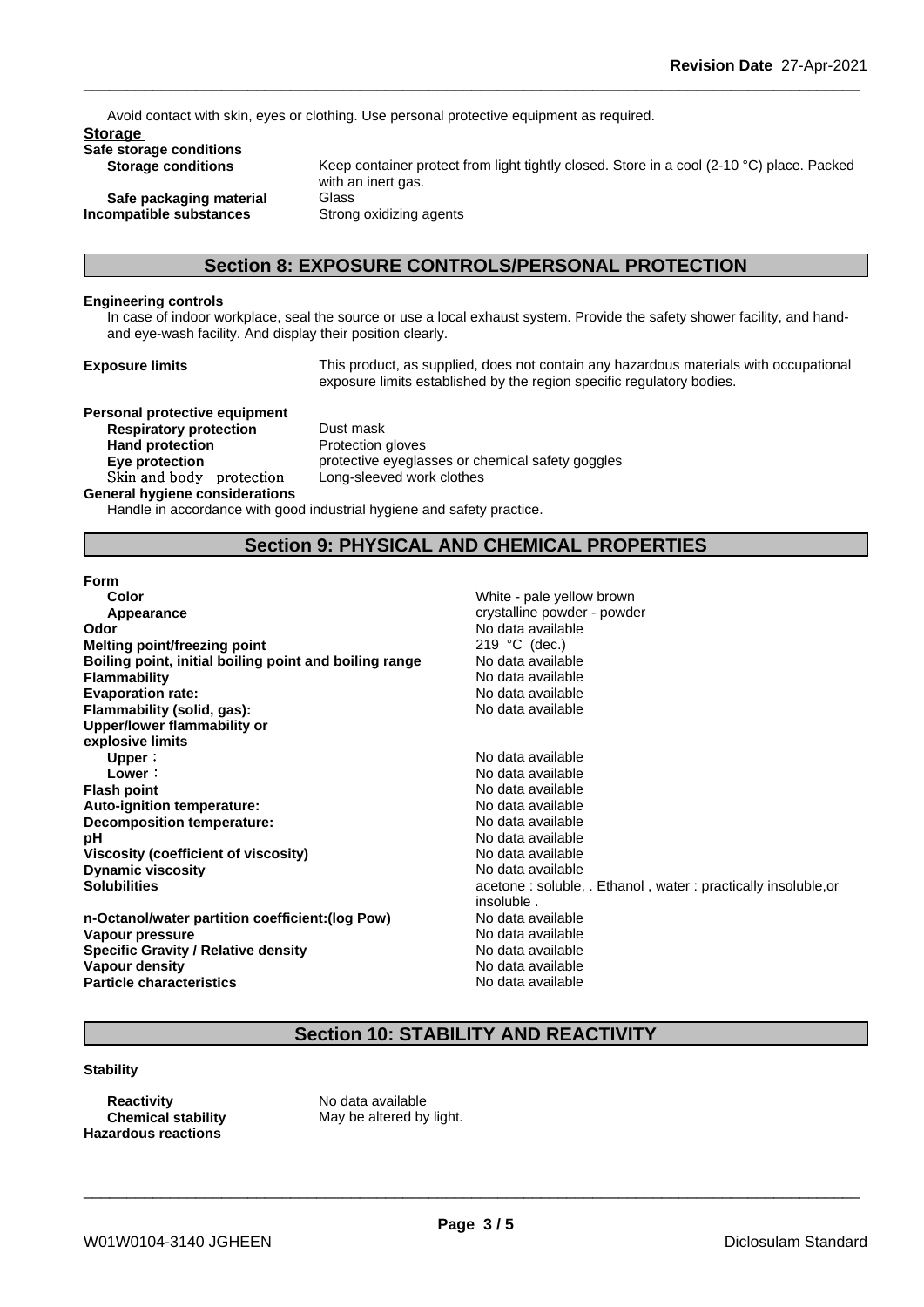None under normal processing **Conditions to avoid** Extremes of temperature and direct sunlight **Incompatible materials** Strong oxidizing agents **Hazardous decomposition products** Carbon monooxide (CO), Carbon dioxide (CO2), Nitrogen oxides (NOx), Sulfur oxides (SOx), Halides

# **Section 11: TOXICOLOGICAL INFORMATION**

**Acute toxicity Acute toxicity Acute has a structure in the structure of**  $\mathbb{R}^n$  **No data available** 

**Skin irritation/corrosion**<br> **Serious eve damage/ irritation**<br> **Serious eve damage/ irritation Serious eye damage/ irritation Respiratory or skin sensitization** No data available **Reproductive cell mutagenicity**<br> **Carcinogenicity**<br> **Carcinogenicity**<br> **Carcinogenicity Carcinogenicity** 

**Reproductive toxicity No data available** No data available **STOT-single exposure** No data available **STOT-repeated exposure** No data available **Aspiration hazard No data available No data available No data available** 

# **Section 12: ECOLOGICAL INFORMATION**

| <b>Ecotoxicity</b>            | No information available |
|-------------------------------|--------------------------|
| Other data                    | No data available        |
| Persistence and degradability | No information available |

**Bioaccumulative potential** No information available<br>**Mobility in soil** No information available **Hazard to the ozone layer** No information available

**Mobility in soil** No information available

# **Section 13: DISPOSAL CONSIDERATIONS**

#### **Waste from residues**

Disposal should be in accordance with applicable regional, national and local laws and regulations. **Contaminated container and contaminated packaging**

Disposal should be in accordance with applicable regional, national and local laws and regulations.

### **Section 14: TRANSPORT INFORMATION**

| <b>ADR/RID</b><br>UN number<br>Proper shipping name:<br>UN classfication<br><b>Subsidiary hazard class</b><br>Packing group<br><b>Marine pollutant</b> | Not regulated<br>Not applicable |
|--------------------------------------------------------------------------------------------------------------------------------------------------------|---------------------------------|
| IMDG<br>UN number<br>Proper shipping name:<br>UN classfication<br>Subsidiary hazard class                                                              | Not regulated<br>-              |